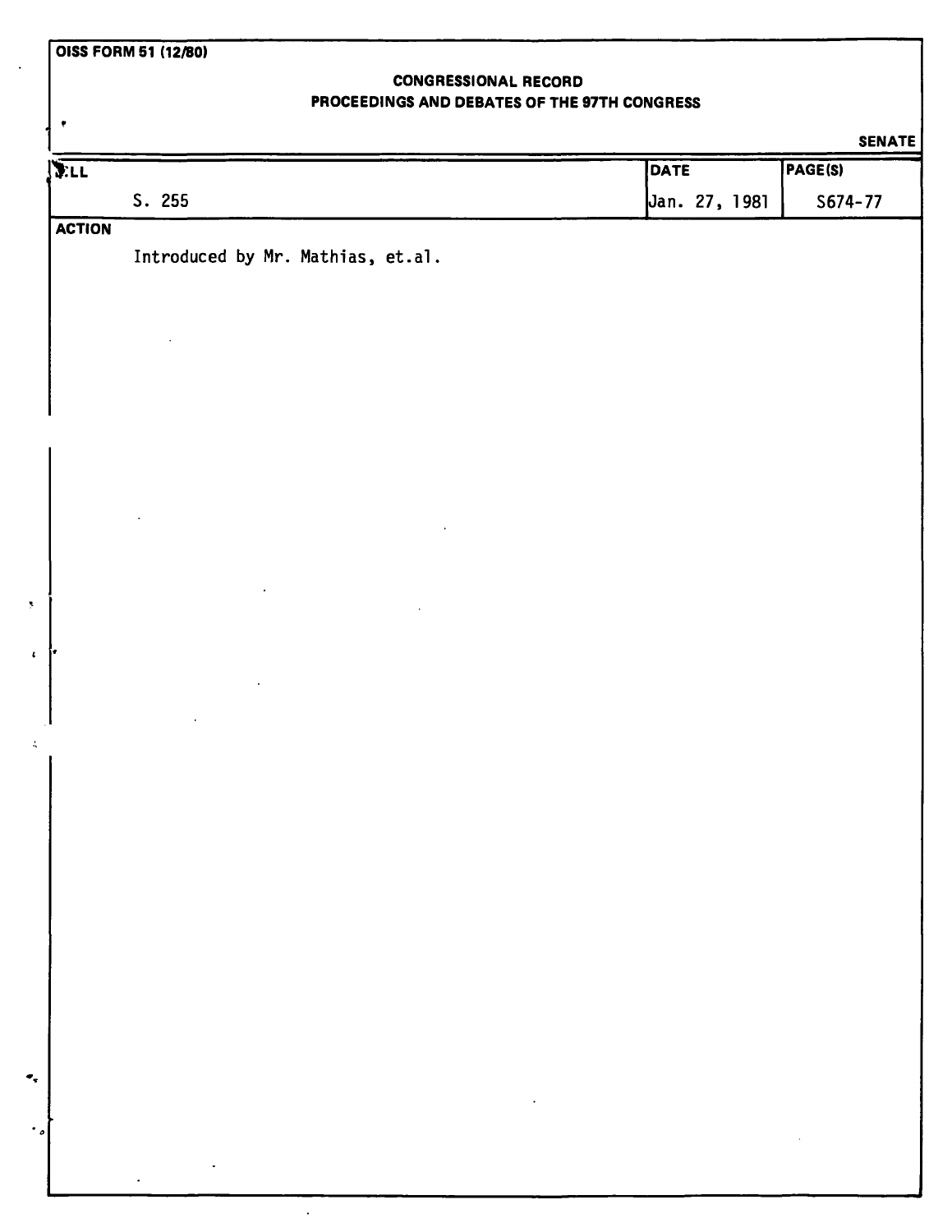**By Mr. MATHIAS (for himself, Mr. ROBERT C. BYXD, Mr. THUR-MOND, Mr. PERCY, and Mr. DECONCINI) :** 

**S. 255. A bill to amend the patent law to restore the term of the patent grant for the period of time that nonpatent regulatory requirements prevent the marketing of a patented product; to the Committee, on the Judiciary.** 

. 7

**PATENT TERM RESTORATION ACT OF 1981** 

**• Mr. MATHIAS. Mr. President, today I am introducing the Patent Term Restoration Act of 1981. I am especially pleased to note that the distinguished minority leader of the Senate (Mr. ROBERT C. BTRD), the chairman of the Judiciary Committee (Mr. THURMOND). the chairman of the Foreign Relations Committee (Mr. PERCY), and the ranking minority member of the Subcommittee on the Constitution (Mr. DECON-CINI) have Joined me as cosponsors.** 

**Our bill is designed to encourage American innovation by restoring the effectiveness of the patent system as it affects certain products subject to premarket testing by the Federal Government. I want to make it clear at the outset that our bill will in no way alter our commitment to the public to make sure that new products are safe for public use. But it does correct an inequity. Under current law, the Government grants a 17-year patent and then prohibits the product from being marketed until all tests are completed. During this time, the life of the patent is ticking away, often for many years.** 

**This inequity hits small innovative businesses especially hard. They need the protection that a patent offers in order to protect their new ideas and innovations. These companies cannot afford to lose valuable years of patent** 

**coverage while awaiting premarket clearances from Federal regulatory agencies. It has been well documented that small businesses are the most innovative segment of our economy and the most dependable source of new jobs for our workers. Our bill will help these innovative companies provide the new products and jobs that are so desperately needed by the public.** 

**In the past 15 to 20 years, a number of important laws have been enacted requiring that certain products be tested to insure that they are safe for marketing in the areas of public health and the environment. Gradually, as tests have become more and more sophisticated, the time needed to clear th's review has grown. In 1962, for example, it took approximately 2 years and \$G million (or \$15 million in 1979) to bring a new medicine from the laboratory to the marketplace.** 

**. It now takes, on average, 7 to 10 years and about \$70 million to complete this testing period. Thus, it is not uncommon for a drug product to have lost up to onehalf of its patent life without having been marketed. Similarly, the Environmental Protection Agency has estimated that the patent life for chemical products has been reduced to about 12 years. This phenomenon, coupled with the inability of many new products to achieve commercial success, discourages innovation—the historic basis of our prosperity.** 

**This adverse impact upon innovation has resulted in fewer new and better products being introduced to the American consumer. For example, from 1955 through 1962, an average of 46 new drugs were introduced annually in the United States; today that average is only 17 new drugs a year, a decline of 63 percent. Similar trends are seen in other areas where the United States was once preeminent. Unless we turn around this trend, we will increase our dependence on foreign technology.** 

**Right now the importation of foreign manufactured goods is the second biggest drain on our economy behind oil imports. While the West Germans and Japanese have'redoubled their research and development efforts, many of our own companies have been forced to reduce the level of resources they can devote to research. Strengthening the patent system is one way to encourage them to invest more in R. & D. Our bill will do just that.** 

**As Thomas Jefferson observed when he drafted the United States first patent law in 1793, "ingenuity should receive a liberal encouragement." The 17-year term of our patents was designed under this philosophy; but when our regulatory process effectively cuts this term in half, it should be no surprise that innovation suffers.** 

**If this trend is not reversed, we will continue to fall behind our foreign competitors, who are careful to reward innovation. The real victims of this breakdown are the American people, who are deprived of new products.** 

The purpose of the present bill is to **restore to products subject to premarket review requirements a period equal to the time required for this clearance—up to a** 

**maximum of 7 years. If the product does not clear the review, no extension of the patent will be granted. Further, such restoration of the patent will apply only to the specific purpose or use involved in the regulatory approval and not to the entire range of products that might result from the original patent grant.** 

**I expect to conduct hearings on this bill early in the 97th Congress. The new administration wants to increase productivity by encouraging innovation. I urge our colleagues to consider this bill and join us as cosponsors of the Patent Term Restoration Act of 1981.** 

**I ask unanimous consent that the text of the bill and the section-by-section analysis be printed in the RECORD immediately following this statement.** 

**There being no objection, the bill and analysis were ordered to be printed in the RECORD, as follows:** 

## **S. 25S**

*Be it enacted by the Senate and House of Representatives of the United States of America in Congress assembled.* **That this Act may be cited as the "Patent Term Restoration Act of 1981.** 

**SECTION 1. Title 35 of the United States Code, entitled "Patents" Is amended by adding the following new section Immediately after section 154:** 

**"5155. RESTORATION OF PATENT TERM.** 

**"(a) (l) Except as provided In paragraph (2), the term of a patent which encompasses within its scope a product, or a method for using a product, subject to a regulatory review period shall be extended by the amount of time equal to the regulatory review period for such product or method if—** 

**"(A) the owner of record of the patent gives notice to the Commissioner in compliance with the provisions of subsection (b) (i):** 

**"(B) the product or method has been subjected to a regulatory review period pursuant to statute or regulation prior to its com-mercial marketing or use; and** 

**"(C) the patent to be extended has not**  expired pror to notice to the Commissioner under subsection (b) (1). The rights derived from any claim or claims of any patent so extended shall be limited in scope during the **period of any extension to the product or method subject to the regulatory review period and to the statutory use far which regulatory review was required.** 

**"(2) in no event shall the term of any patent be extended for more than seven years.** 

**"(b)(1) Within ninety days after termination of a regulatory review period, the owner of record of the patent shall notify the Commissioner under oath that the regulatory review period has ended. Such notification shall be In writing and shall:** 

**"(A) identify the Federal statute or regu**lation under which regulatory review oc**curred;** 

**"(B) state the dates on which the regula-**

**tory review period commenced and ended; "(C) Identify the product and the statutory use for which regulatory review was required;** 

**"(D) state that the regulatory review referred to in subsection (a)(1)(B) has been satisfied; and** 

**"(E) Identify the claim or claims of the patent to which the extension is applicable**  and the length of time of the regulatory re**view period for which the term of such patent is to be extended.** 

**"(2) Upon receipt of the notice required by paragraph (1). the Commissioner shall promptly fA) publish the information noticed in the Official Gazette of the Patent**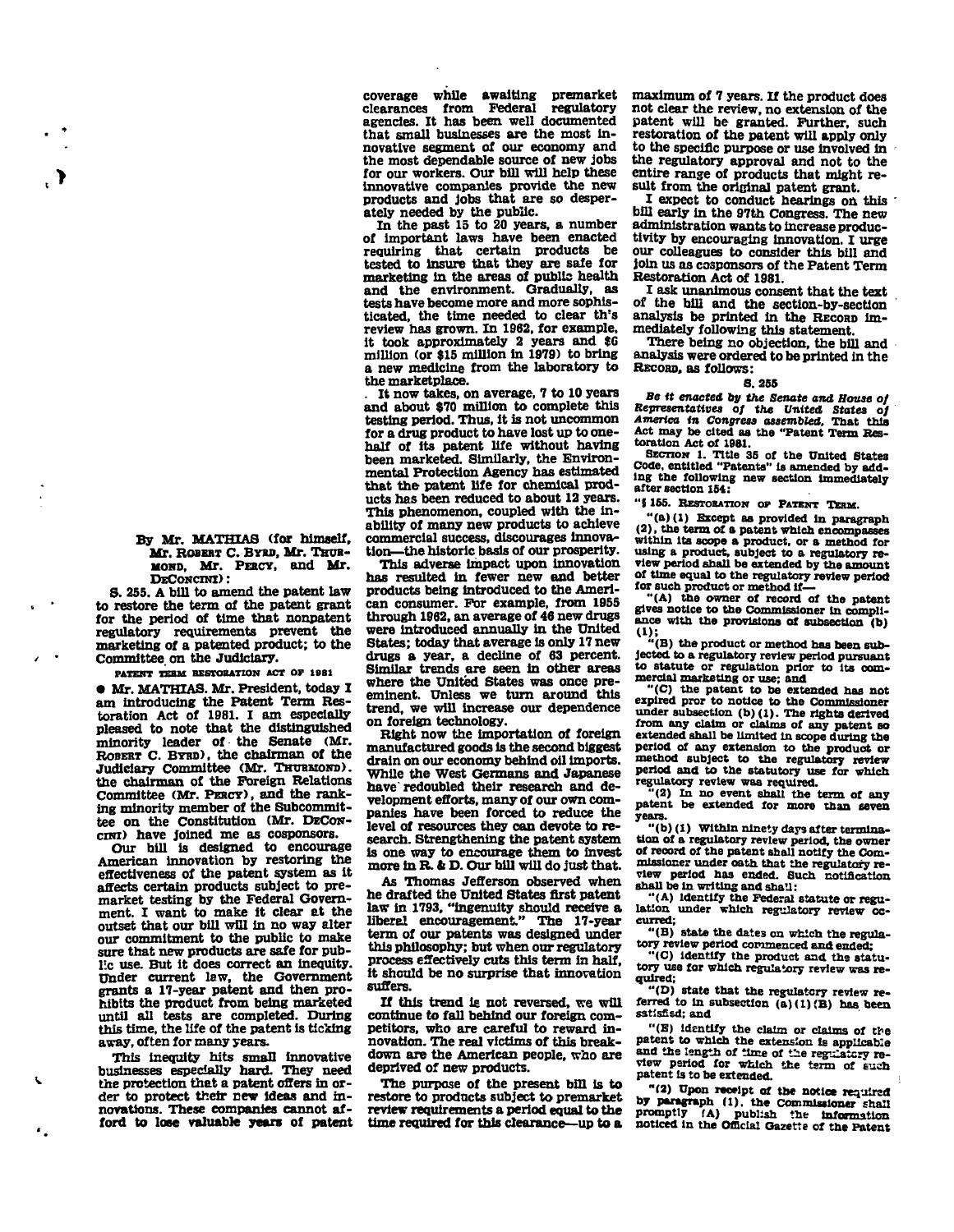**and Trademark Office, and (B) Issue to the owner of record of the patent a certificate of \* extension, under seal, stating the fact and ' length of the extension and identifying the proauct and the statutory use and the claim** 

or claims to which such extension is applic-<br> **d** able. Such certificate shall be recorded in the *i* **able. Such certificate shall be recorded in the > official file of each patent extended, and such certificate shall be considered as part of the original patent.** 

**"(c) As used in this section:** 

**"(1) The term 'product or a method for using a product' means—any machine, manufacture, composition of matter or any specific method of use thereof for which United States Letters Patent can be granted and Includes the following or any specific method of use thereof:** 

**"(A) any new drug, antibiotic drug, new animal drug, device, food additive, or color additive subject to regulation under the Federal Food, Drug, and Cosmetic Act;** 

**"(B) any human or veterinary biological product subject to regulation under section 351 of the Public Health Service Act or under the virus, serum, toxin and analogous products provisions of the Act of Congress of March 4,1913;** 

**7 "(C) any pesticide subject to regulation under the Federal Insecticide, Fungicide, and Rodenticide Act; and** 

**"(D) any chemical substance or mixture subject to regulation under the Toxic Sub-Stances Control Act.** 

**"(2) The term 'major health or environmental effects test' means an experiment to determine or evaluate health or environmental effects which requires at least six months to conduct, not including any period for analysis or conclusions.** 

**"(3) The term 'statutory use' means all uses regulated under the statutes identified in sections (c) (4) (A)-(D) for which regu- , ' latory review occurred for the product involved.** 

**"(4) The term 'regulatory review period' means—** 

**"(A) with respect to a food additive, color \* additive, new animal drug, veterinary biolog-ical product, device, new drug, antibiotic drug, or human biological product, a period commencing on the earliest of the date the patentee, his assignee, or his licensee (1) Initiates a major health or environmental ef** fects test on such product or a method for **using such product (il) claims an exemption for Investigation or requests authority to prepare an experimental product with respect to such product or a method for using such product under the Federal Food, Drug, and Cosmetic Act, the Public Health Service Act, or the Act of Congress of March 4,1913, or (111) submits an application or petition with respect to such product or a method for using such product under such statutes, and ending on the date such application or petition with respect to sucb product or a method for using such product is approved or licensed under such statutes or, If objections are filed to such approval or license, ending on the date such objections are resolved and commercial marketing is permitted or, if commercial marketing is Initially permitted and later revoked pending further proceedings as a result of such obpectlons, ending on the date such proceedings are finally resolved and commercial marketing is permitted;** 

**"(B) with respect to a pesticide, a period commencing on the earliest of the date the patentee, his assignee, or his licensee (I) initiates a major health or environmental effects test on such pesticide, the data from which is submitted in a request for reglstra- \_. tlon of such pesticide under section 3 of the Federal Insecticide. Fungicide, and Rodenticide Act. (11) requests the grant of an experimental use permit under section 5 of such Act, or (ill) submits an application \* for registration of such pesticide pursuant to section 3 of such Act, and ending on the** 

**date such pesticide is first registered, either conditionally or fully;** 

**"(C) with respect to a chemical substance or mixture for which notification is required under section 6(a) of the Toxic Substances Control Act** 

**"(1) which is subject to a rule requiring testing under section 4(a) of sucb Act, a period commencing on the date the patentee, his assignee, or his licensee has initiated the testing required in such rule and ending on the expiration of the premanufacture notification period for such chemical substance or mixture, or if an order or injunction is issued under section 8(e) or 5(f) of such Act, the date on which such order or injunction is disolved or set aside;** 

**"(11) which is not subject to a testing rule under section 4 of such Act, a period commencing on the earlier of the date the pat**entee, his assignee or his license

**(I) submits a premanufacture notice, or** 

**(II) initiates a major health or environmental effects test on such substance, the data from which is included in the premanufacture notice for, such substance,** 

**and ending on the expiration of the premanufacture notification period for such substance or if an order' or Injunction Is issued under section 6(e) or 5(f) of such Act, the date on which such order or sucb injunction Is dissolved or set aside;** 

**"(D) with respect to any other product or method of using a product that has been subjected to Federal premarketing regula-tory review, a period commencing on the date when the patentee, his assignee, or his li-censee Initiates actions pursuant to a Federal statute or regulation to obtain such review prior to the Initial commercial marketing in interstate commerce of such product ana ending on the date when such review is completed,** 

**except that the regulatory review period shall not be deemed to have commenced until a patent has been granted for the product or the method of use of such product subject to the regulatory review period. In the event the regulatory review period has commenced prior to the effective date of this section, then the period of patent extension for such product or a method of using such product shall be measured from the effective date of this section."** 

### PATENT TEBM RESTORATION ACT OF 1981 **(S.255)**

#### **EXPLANATION AND SECTION-BY-SECTION ANALYSIS**

**The Patent Term Restoration Act of 1981 would add a new section 155 to the patent**  law to provide for the extension of the **patent term for products and methods of using products that are subject to regu-latory review pursuant to Federal statutes and regulations before they are Introduced into the market for commercial use.** 

**Section 155(a) provides that the term of a patent will be extended for a period equal to the regulatory review period for the product or method of use to which the patent applies, except that no patent term will be extended for more than seven years. The patent owner must submit a notice to the Commissioner of Patents and Trademarks, and the patent to be extended must not have expired when that notice Is given.** 

**Section 155(b) specifies the information that must be contained in the notice to the Commissioner and states that the notice must be submitted within 90 days after the regulatory review period is completed. The Commissioner Is required to publish Information concerning the notice and to issue the patent owner a certificate of extension.** 

**Section 155(c) defines the terms of the Act. The definition of a "product or method for using a product" Includes new drugs, antibiotic drugs, new animal drugs, devices, food additives, and color additives subject** 

**to the Federal Food, Drug, and Cosmetic Act; human and veterinary biological prod-ucts; pesticides; and chemical substances and mixtures subject to the Toxic Substances Control Act.** 

**A " major health or environmental effects test" is defined as a test that requires six months to conduct, not Including time for analysis or conclusions.** 

**"Statutory uses" are defined to mean all uses of the enumerated products and meth-ods for using products that are regulated under applicable statutes and for which a regulatory review occurs.** 

**A "regulatory review period" Is defined in terms of the regulatory review procedures that apply to different kinds of products. For products subject to the Federal Food, Drug,**  and Cosmetic Act and for human and veteri**nary blologicals, the regulatory review period begins on the earliest of the date when a major health or environmental effects test is initiated, an investigational exemption is claimed (or an experimental permit Is ap-plied for), or an application or petition Is filed. For pesticides, the review period commences when a major health or environmental effects test is begun, an experimental use**  permit is applied for, or a registration appli**cation is submitted. For chemical substances and mixtures subject to the Toxic Substances Control Act, the review period begins when a major health or environmental effects test is initiated pursuant to a test rule, or if no test rule applies, when a premanufacture notice Is submitted or when a major health or environmental effects test is initiated for use In connection with that notice. For all products, the regulatory review period ends when a license or approval is granted or such period otherwise expires by statute. A general provision Is Included In section 165(c) (4) (D) to provide comparable coverage under the Act for any other product or method of**<br> **using a product that is subjected to a regu-**<br>
latory review period pursuant to Federal and a regulatory review period pursuant to Federal statute or regulation.

**The regulatory review period for a product or method of use does not commence for purposes of the Act until an applicable patent Is granted. If a regulatory review period has commenced on the effective date of the Act, the period of patent extension will be measured from the effective date of the Act.0** 

**Mr. THURMOND. Mr. President, I am pleased to join today with the distinguished Senator from Maryland (Mr. MATHXAS) in cosponsoring this legislation to amend the patent laws to restore the term of the patent that Is taken up by nonpatent regulatory requirements.** 

**In the last few years it has become painfully obvious that America's innovative capacity has been reduced substantially. In addition to backlogs in the patent application and reexamination system itself, is the added burden of regulatory requirements unrelated to the patent-seeking process. An increasing number of laws have been passed by the Congress to insure that new products are safe for the public to use. Unfortunately, the time required for this testing runs against the 17-year life of a patent. These tests are unrelated to the patent, but severely limit the time available to market the product.** 

**This bill, Mr. President, simply restores to the life of a patent that amount of time required by Government testing of a new product. It does not restrict the Government's ability to test the safety of the product, it only gives to the patent holder the 17-year life of the patent in which to market the product once declared safe by the Government.**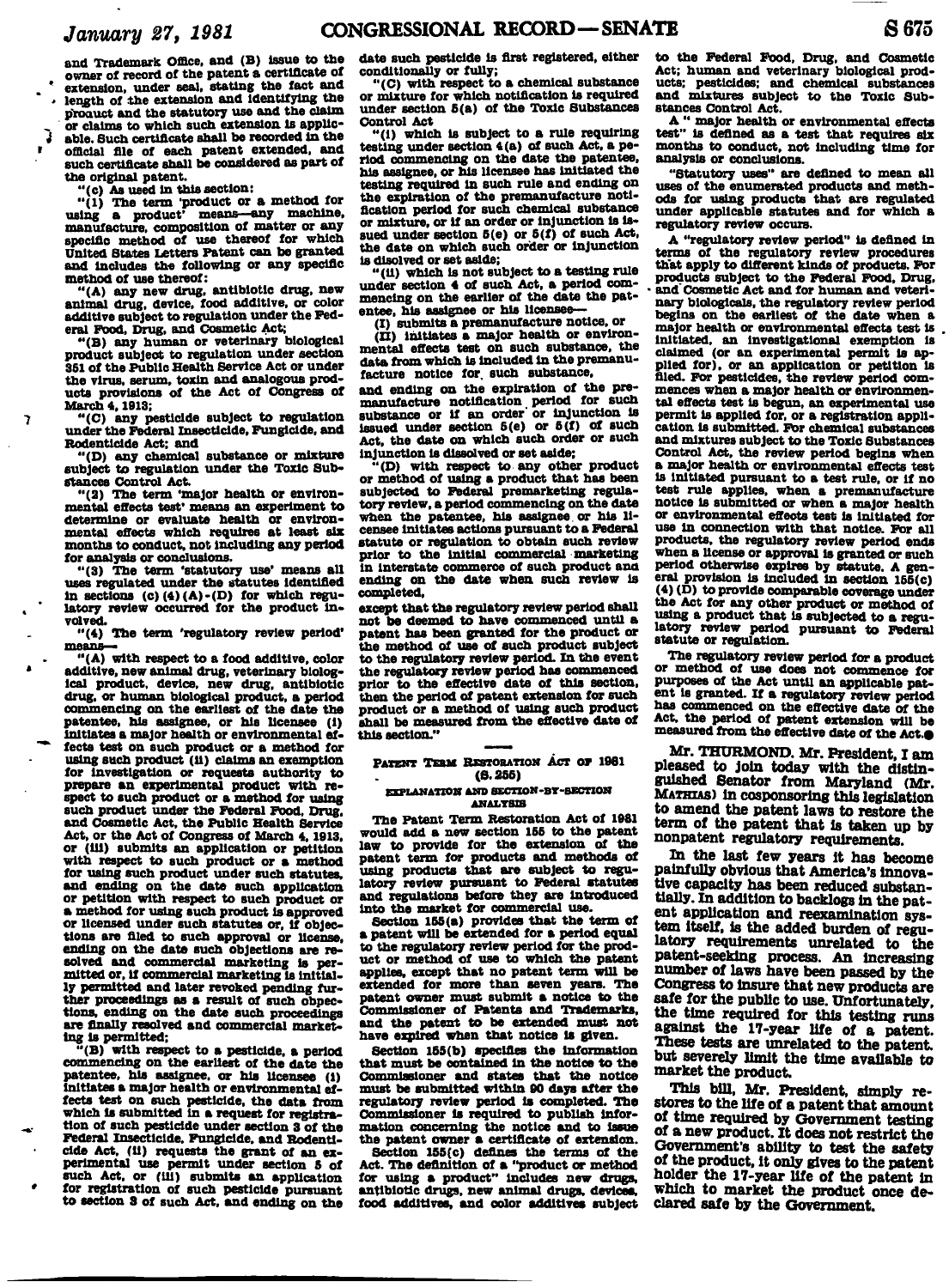**Mr. President, this legislation is extremely important to America's capacity to keep pace with the development of technology worldwide. The patent system is in need of reform. I ask unani**mous consent that an article from U.S. **News & World Report describing the condition of our present patent system be printed at the end of my remarks.** 

**Mr. President, as chairman of the Judiciary Committee, I intend to press for early action on this measure and others that will improve this country's productivity and innovation.** 

**There being no objection, the article was ordered to be printed in the RECORD, as follows:** 

# **PATENT SYSTEM A DRAG ON INNOVATION**

### **(By Paul Recer)**

**For years, inventors have complained that federal red tape strangles Ideas. Now a new administration is considering fresh approaches.** 

**A Midwestemer spent thousands of dollars to develop a patent application and then waited five years for it to be approved. By then, the idea had been pirated by a large company. The Inventor lost his investment—and the incentive to try again.** 

**A former patent commissioner, strolling through a workroom in the U.S. Patent and Trademark Office in Arlington, Va., found a stack of patents piled on the floor in a corner, apparently misplaced or forgotten.** 

**An inventor, after waiting for more than two years, finally received a patent report, only to discover it was in illegible handwriting.** 

**"A cruel hoax." These incidents illustrate a development that Is alarming experts: The U.S. patent process is widely regarded as so sluggish, outdated and undependable that it is contributing to the decline of innovation In America.** 

**Millions of dollars' worth of new developments and thousands of potential Jobs are tied up in registering the ownership of inventions, a system criticized as crippled by too**  much red tape, too little financial support,<br>and bitter intragovernment rivalry. Sava and bitter intragovernment rivalry. **former Patent Commissioner Donald W. Banner: "A U.S. patent has become a cruel hoax, providing neither protection nor Incentive for development of inventions."** 

**The problem is of such concern to America's economic health that a blue-ribbon panel advising President Reagan devised proposals to get the system back on track. Among changes suggested: Administrative reforms, more patent examiners, computerization of files that are now only on paper and streamlining of a system basically unchanged since 1836.** 

**A national resource of unmatched value, the Patent Office's files in Arlington include the largest depository of applied technology in the world—and the most open. Anyone may examine in minute detail those patents issued from any free country In the world.** 

**Files Include the work of such American geniuses as Thomas Edison, Samuel Morse, Cyrus McCormlck and George Eastman, all of whom became famous and wealthy because U.S. patents protected their inventions.** 

**Now, industrialists say, changes are needed to restore the patent system to its position as a help—not a hindrance—to emerging technology.** 

**Critics says the office, with 2,700 employes and an annual budget of 112 million dollars, is understaffed, underfunded and forced to use outated office techniques. Among the problems:** 

**Patent documents, called "prior art," are all on paper and stored in millions of boxes on shelves lining hundreds of corridors. Patent searches take weeks, with no assur-** **ance that all of the prior art is examined. Little effort has been made to develop a computerized search system for the 24 million patents on file.** 

**Secretarial help is in such short supply ' that patent examiners often must file their findings in longhand.** 

**Of the patent documents on file, at least 7 percent are actually missing—either lost, stolen or strayed. As a result, patent searches can be undependable and incomplete.** 

**On the average, it takes 23 months for an application to be processed, and this delay is getting longer.** 

**The value of patents, particularly for the small-time inventor, is at a low ebb. Patent rights are considered unreliable, and more than half of those tested in court have been declared Invalid.** 

**Before acting on a patent application, examiners must search all of the prior art in the appropriate classification to assure that the idea is unique. If it is, a patent is granted, and the holder theoretically is guaranteed 17 years of ownership of the Idea.** 

**The patent-search process was not a severe task when the files were small. But now, with 24 million patents filed in 100,000 subclassifications, the task can be monumental. Patent papers are stored in files and stacked in tall shelves lining block-long corridors.** 

**Thick index books narrow the search, but each patent examiner must develop an extensive memory to keep up with his or her share of the 2,100 weekly applications.** 

**"The whole thing is handled Just like it was when Thomas Jefferson was President," says one official.** 

**Now, the centuries-old system is breaking down, and many individuals and firms feel that getting a patent is often simply not worth the effort. Small companies find that a patent will not always protect an invention adequately. That is because some companies occasionally wiU risk pirating an Invention when they believe a small firm can't afford a lawsuit.** 

**Says the president of one technology com-**<br> **pany:** "Stealing inventions has become an **pany: "Stealing inventions has become an accepted business practice for big companies since they know they can probably beat the system. The little guy hardly has a chance."** 

**In one case, a New York man who invented a digital-display system applied for a patent, but when It was granted several years later, a large company already had adopted the device. The Inventor now faces years of litigation to determine who owns the idea.** 

#### **NEED FOB EXAMINEES**

**Experts say the major difficulties at the Patent Office are that there is a shortage of examiners, and that an insufficient effort is made to keep the files updated and reclassified. New technology often is filed under old subclasslflcatlons, where it can be overlooked during patent searches.** 

**"Even if it is there, how do you find it?" asks Michael Blommer, executive director of the American Patent Law Association. "They are so understaffed that they cant even get the antiquated system to work. And each year they're falling further and further behind."** 

**Confidence in patent searches is further eroded, by missing files. One study of the solar-energy subclassiflcation showed that 28 percent of the prior art was gone. As a result, authors of the report said, patents granted from this subclass could be infringing on earlier, but unexamined, solar-energy patents.** 

**"People in the marketplace are left In an uncertain status," complains Donald Dunner, a patent lawyer. "It causes dislocations in business planning. There have been some real screams of anguish."** 

**Another problem is that patent-infringe-ment suits have increased, overloading the courts. About 1 percent of all patents are challenged.** 

**Patent litigation is heard first in federal district court, with appeals going to one of the 11 circuit courts of appeal. The Supreme** *'*  **Court** seldom reviews a circuit court's **findings.** 

### **"FOBUM SHOPPING"**

Attorneys say that some courts are known  $\zeta$ **as "pro-patent" and others as "anti-patent." ' Thus lawyers play a vigorous game of "forum shopping," using every device to move their case to a court favorable to their cause.** 

**Judges hearing patent cases are forced to evaluate highly technical details Observes one attorney: "The tendency is to invalidate the newer patent." Legal costs of 9500,000 are not unusual in patent cases.** 

**Reformers are also frustrated by unsuccessful efforts to make the trademarkregistration system more efficient, despite expenditure of hundreds of thousands of dollars to study how to computerize the operation.** 

**Blommer says private firms have com-puterized trademark files, but "the U.S. government files are all on paper. Fifty thou-sand applications a year, and all on paper."** 

**Many people lnvloved in patent work blame the Department of Commerce for the condition of the Patent Office. Commerce controls the funds and has little interest in modernizing the operation, according to Banner.** 

Ť.

**In five of the last six years, funding has declined—when measured against Inflation while the workload has increased. Commerce officials say the PTO funding was based on an effort to use limited funds wisely.** 

**Patent officials, however, say Commerce budget analysts, with little understanding of the patent function, annually propose only "caretaker" funds for the office.** 

**The Department of Commerce three years ago, for example, erred on an appropriation request, and there was not enough money to pay all of the patent examiners. To avoid laying off people in a short-handed department, officials took funds from the printing budget. As a consequence, several thousand . approved patents were not printed for months, holding them off the market.** 

**Critics also are concerned that the corps of patent examiners, a group of highly skilled people regarded by many as an important national resource, has declined. There were more than 1,200 earlier in the -"\* decade, but the number dropped to abou 090 last year. At the same time, patent applications have increased, reaching a record 112,315 for 1980.** 

**Recent attempts to change the process made little headway. At congressional hearings last year, dozens of past and present PTO officials asked for removal of the office from the Department of Commerce and establishment of an independent agency. The proposal was supported by scores of inventors, patent lawyers and company executives, but was opposed by the administration. It failed In a House committee.** 

**But many lawyers and inventors believe the election of President Reagan and a new Congress may result in the revamping of the Patent Office after all. Reagan has indicated he intends to make It easier for Innovators to get their products on the market.** 

### **SPEEDING THE PBOCESS**

**The patent system may be helped in other ways, too. There are bills pending in Congress that would restructure the court system for faster handling of patent litigation. Laws already have been passed to streamline the issuing of licenses to permit the use of government-developed patents and to ease the re-examination of questioned patents.** 

**Still more changes will be studied during the new term of Congress. Senator Strom Thurmond (R-S.C), chairman of the Judiciary Committee, says changing patent laws**  will be one of his panel's priorities. He calls **it necessary for business productivity.** 

Government officials point out